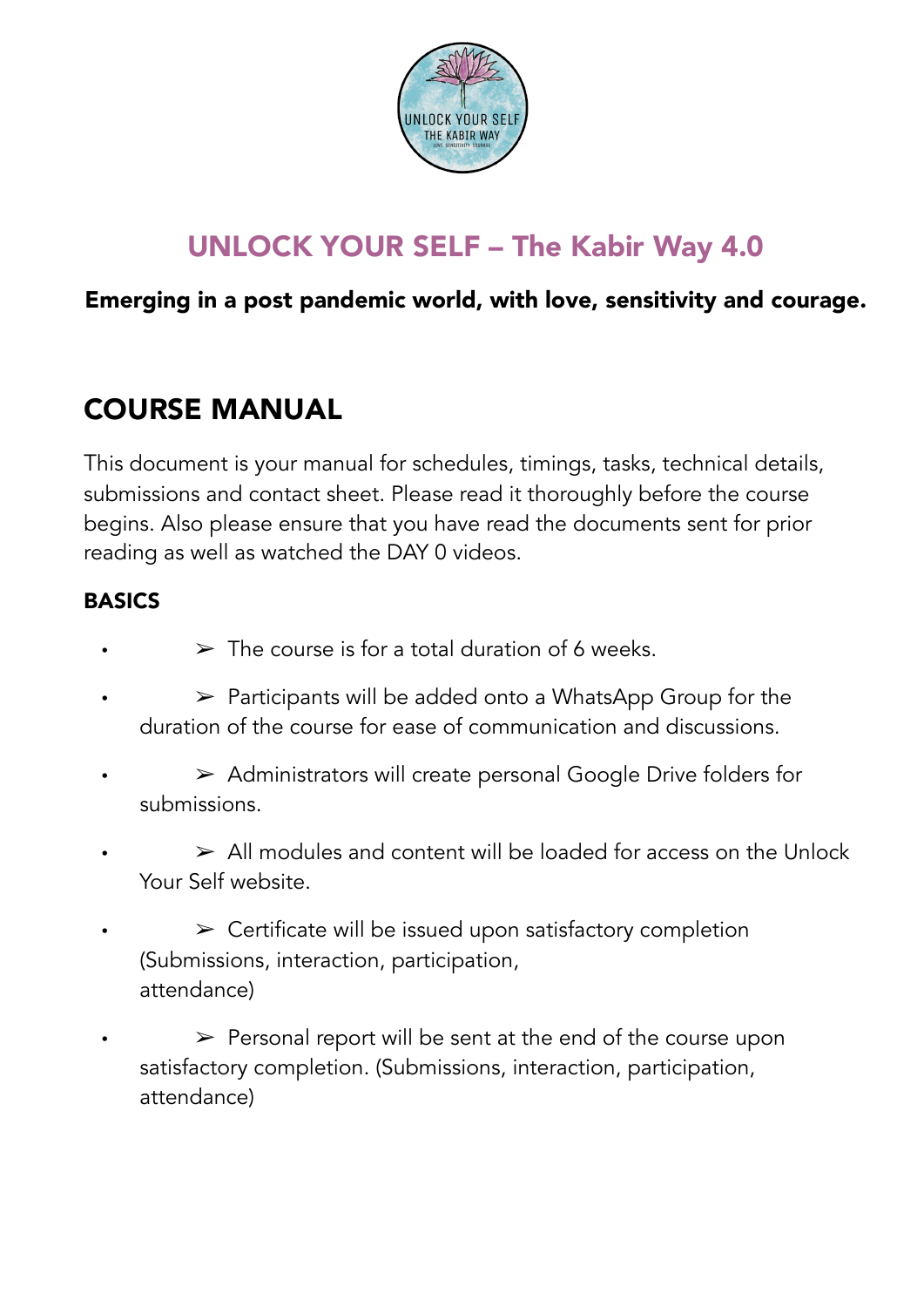#### SCHEDULE – 8 am Indian Standard Time

- Every Sunday Tuesday Friday the following will be uploaded to the website portal.
	- $\triangleright$  Your module video of the doha and its meaning.
	- $\triangleright$  Your module video of the task and self-work.
	- $\blacktriangleright$  Lesson plan for each module.
		- $\triangleright$  You will be able to access each module by 9AM IST
- Every Monday Wednesday Friday the schedule is as below.

➢Submission of your action item before 5PM IST.

#### Every Thursday will be the collective group meeting.

 $\geq$  Time will be decided collectively with the group for 1.5 hours - 2 hours between 4 PM to 8 PM IST. This will be finalised as the group finds suitable. Our proposed timing is 7 PM IST.

 $\triangleright$  This is when community building, sharing and collective work will take place.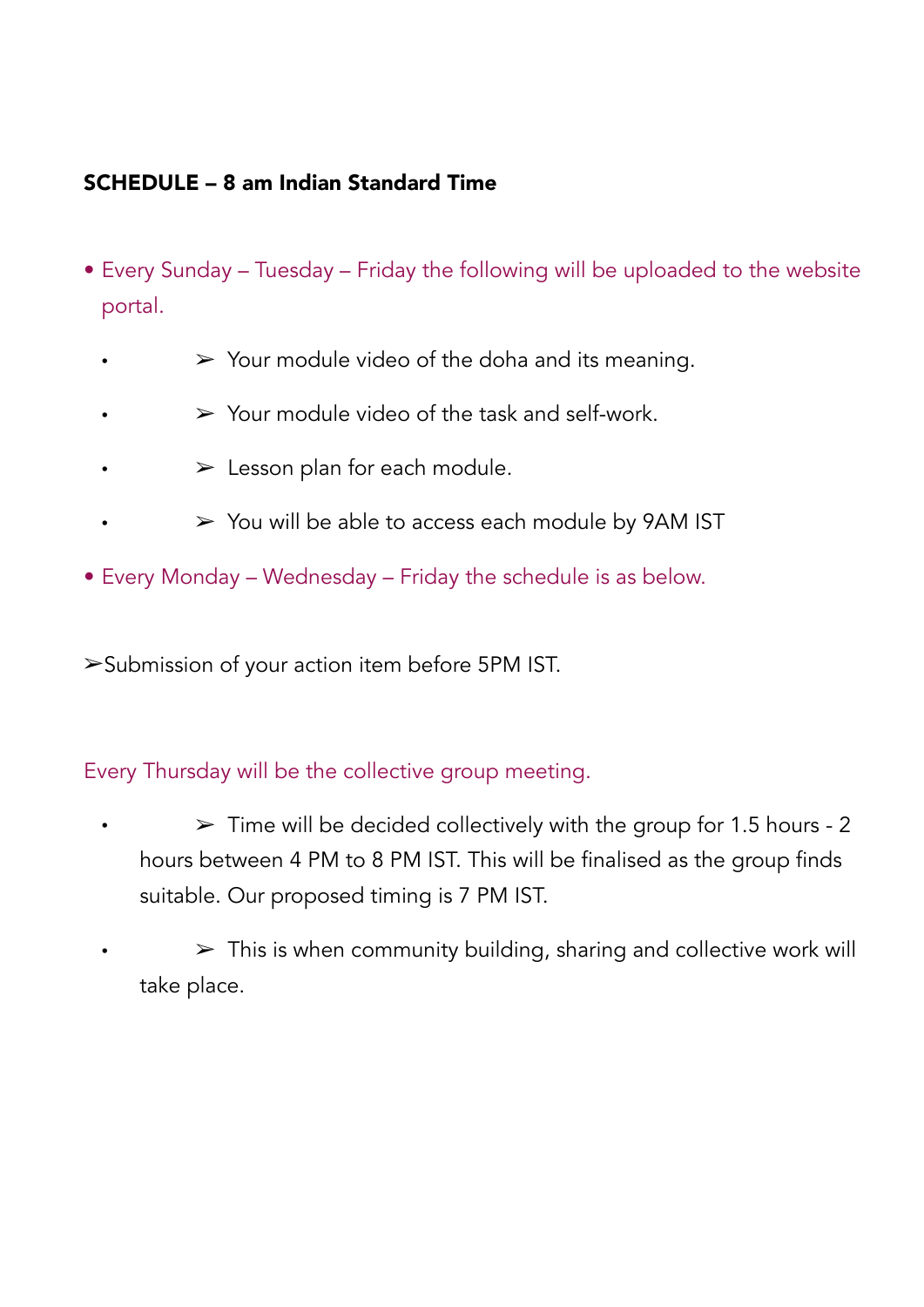#### **SUBMISSIONS**

- $\triangleright$  The submission will be viewed only by the faculty members and will not be shared with other participants.
- $\triangleright$  Participants have 32 hours to complete each task for submission.
- $\triangleright$  Sunday due by Monday, Tuesday due by Wednesday and Friday due by Saturday.

➢ There are a total of 18 action items. For certification and personal reports a minimum of 15 action items need to be submitted.

#### TECHNICAL STUFF

Meetings on GoogleMeet Mentoring on WhatsApp Website - www.unlockyourselfcourse.org Login details - Will be sent via mail. Submission portals - Google Drive - Access will be sent on mail.

#### SUPPORT SYSTEM

Logistical support, technical queries, submissions. Dakshayani Athalye

Breath-work, Singing, Kabir related queries Mandar Karanjkar

Action items and task based queries Pooja R. Bhale